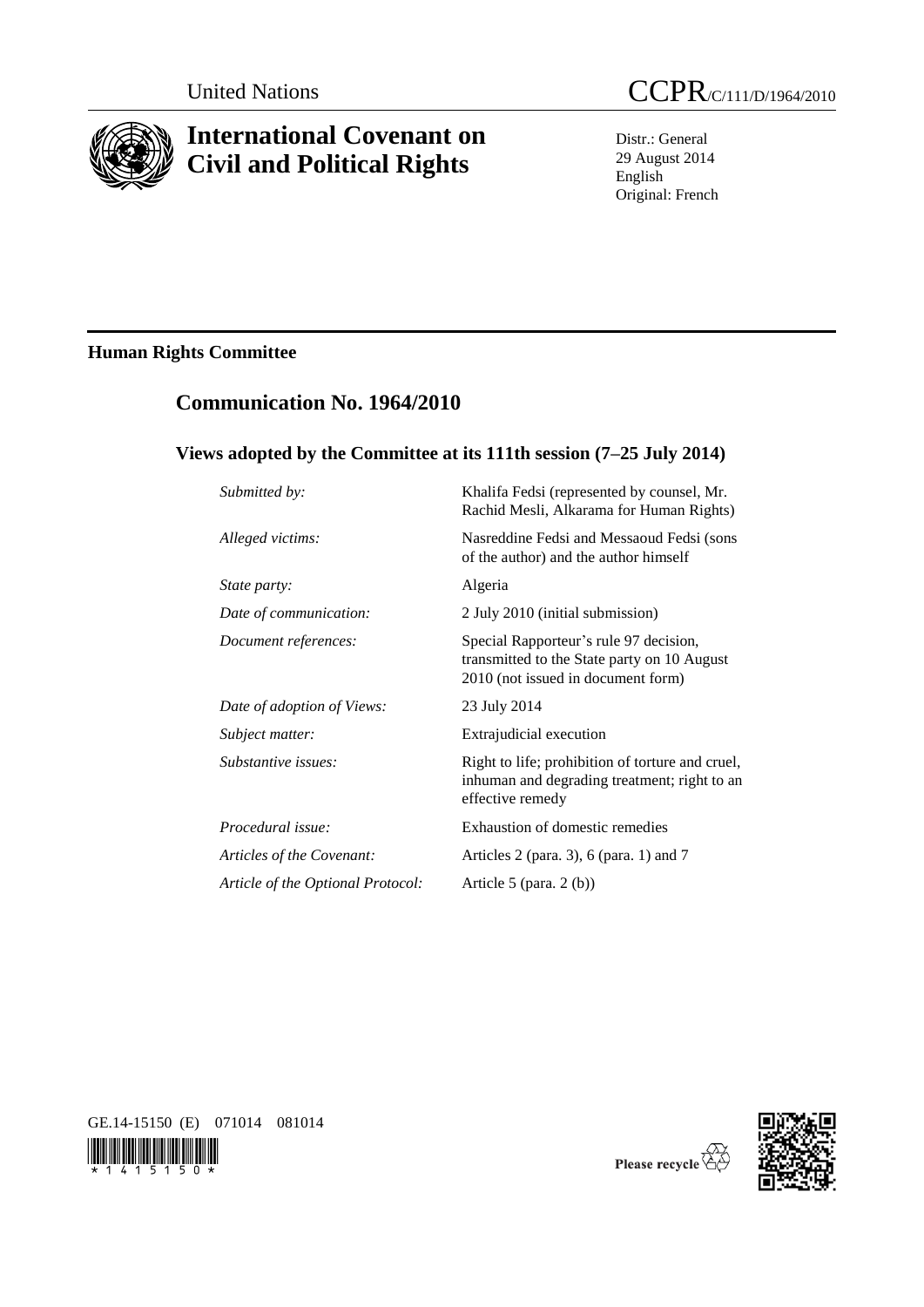### **Annex**

### **Views of the Human Rights Committee under article 5, paragraph 4, of the Optional Protocol to the International Covenant on Civil and Political Rights (111th session)**

concerning

### **Communication No. 1964/2010**\*

| Submitted by:          | Khalifa Fedsi (represented by counsel, Mr.<br>Rachid Mesli, Alkarama for Human Rights) |
|------------------------|----------------------------------------------------------------------------------------|
| Alleged victims:       | Nasreddine Fedsi and Messaoud Fedsi (sons)<br>of the author) and the author himself    |
| <i>State party:</i>    | Algeria                                                                                |
| Date of communication: | 2 July 2010 (initial submission)                                                       |

*The Human Rights Committee*, established under article 28 of the International Covenant on Civil and Political Rights,

*Meeting* on 23 July 2014,

*Having concluded* its consideration of communication No. 1964/2010, submitted to the Human Rights Committee by Khalifa Fedsi under the Optional Protocol to the International Covenant on Civil and Political Rights,

*Having taken into account* all written information made available to it by the author of the communication and the State party,

*Adopts* the following:

### **Views under article 5, paragraph 4, of the Optional Protocol**

1.1 The author of the communication, which is dated 2 July 2010, is Khalifa Fedsi, who claims that his two sons, Nasreddine Fedsi and Messaoud Fedsi, were the victims of violations by Algeria of articles 6 (para. 1) and 7 of the International Covenant on Civil and Political Rights. The author claims that he himself is the victim of violations of article 2 (para. 3), read in conjunction with articles 6 (para. 1) and 7 of the Covenant. He is represented by counsel, Mr. Rachid Mesli of the NGO Alkarama.

<sup>\*</sup> The following members of the Committee participated in the consideration of the present communication: Mr. Yadh Ben Achour, Ms. Christine Chanet, Mr. Cornelis Flinterman, Mr. Yuji Iwasawa, Mr. Walter Kälin, Ms. Zonke Zanele Majodina, Mr. Gerald L. Neuman, Sir Nigel Rodley, Mr. Víctor Manuel Rodríguez-Rescia, Mr. Fabián Omar Salvioli, Mr. Dheerujlall Seetulsingh, Ms. Anja Seibert-Fohr, Mr. Yuval Shany, Mr. Konstantine Vardzelashvili, Ms. Margo Waterval and Mr. Andrei Paul Zlătescu. Pursuant to rule 90 of the Committee's rules of procedure, Committee member Mr. Lazhari Bouzid did not take part in the consideration of the present communication.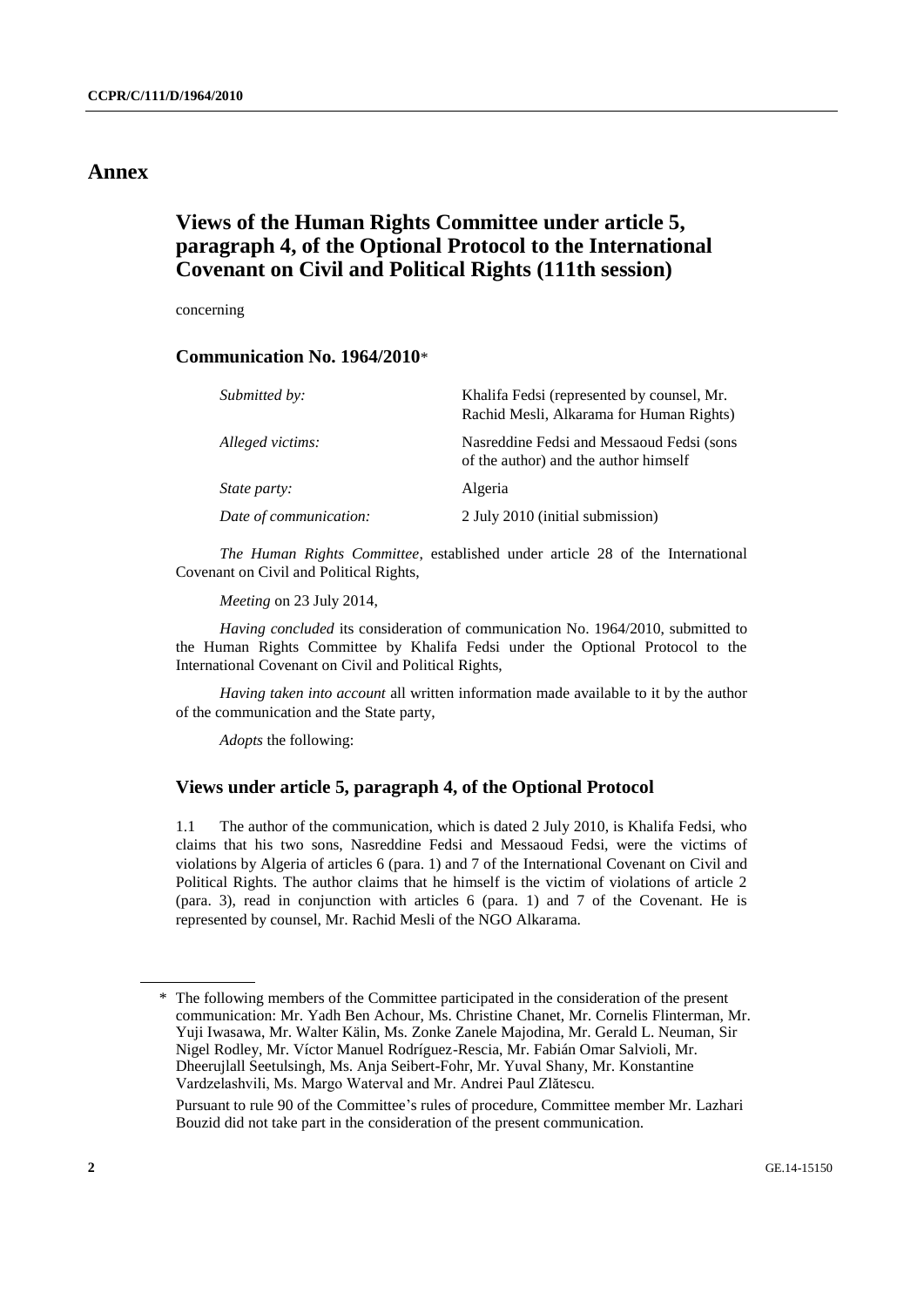1.2 On 10 August 2010, the Committee, through its Special Rapporteur on new communications and interim measures, decided not to grant the author protection measures requesting the State party to refrain from taking any criminal or other measure to punish or intimidate the author or members of his family on the grounds of the present communication. On 21 January 2011, the Committee, acting through the Special Rapporteur on new communications and interim measures, decided not to examine the admissibility of the communication separately from the merits.

#### **The facts as submitted by the author**

2.1 Nasreddine Fedsi, son of Khalifa Fedsi, was born on 23 September 1974 and lived in the village of Telata in Taher, Jijel *wilaya* (prefecture), where he was engaged in various informal activities. Messaoud Fedsi, his brother, was born on 1 March 1977 and also lived in the village of Telata in Taher. He had no occupation. At 6 a.m. on 19 April 1997, officers of the combined security forces went to the Fedsi family home, where they arrested Nasreddine Fedsi. They then went to a café near the house, where they arrested Messaoud Fedsi. Half an hour before the arrests, the author had been arrested by officers travelling in a vehicle belonging to Taher *daira*. <sup>1</sup> He had been taken to the Telata-Taher road, where he had been released. He had, however, been able to get home in time to witness the arrests of his two sons.

2.2 According to the information gathered by the author and his wife from persons who witnessed the executions, the security force officers took the author's two sons to a forest near to the family home where they executed them. The officer who executed the author's two sons was identified as F.M., a high-ranking official in the territorial administration. The day after the execution, the author and his wife went to the site and were able to recover their sons' remains which had been left in the forest. They noted that the bodies had numerous bullet wounds. According to witnesses, several members of the security forces and officials of the local administration took part in the arrest and execution of Nasreddine and Messaoud Fedsi. They included the commanding officer of the Taher brigade of the national gendarmerie, the police commissioner of Taher, the head of Taher *daira* (F.M.) and a member of the Boucherka-Taher local militia (F.B.). Witnesses saw official gendarmerie and police vehicles and the Taher *daira* vehicle both at the scene of the arrest of the author's two sons and at the place of their summary execution. In the death certificates drawn up by the Algerian authorities on 4 September  $2006$ <sup>2</sup>, it was stated that the two brothers "died while serving in the ranks of terrorist groups".

2.3 The author went to the Boucherka-Taher national gendarmerie brigade to lodge a complaint against the officers allegedly responsible for the deaths of his sons, but no action was taken on the case. The author also went repeatedly to the office of the public prosecutor of Taher court. The judicial authority ordered that the deaths be recorded in the civil register, but did not request any investigation into the case or prosecution of the perpetrators. Following this, the head of the Boucherka-Taher gendarmerie brigade, who allegedly took part in the execution, threatened the author with the same fate as his sons if he continued to pursue the case.

#### **The complaint**

3.1 The author contends that the State party has violated articles 2 (para. 3), 6 (para. 1) and 7 of the Covenant with regard to Nasreddine and Messaoud Fedsi, as well as article 2

<sup>&</sup>lt;sup>1</sup> Local territorial administration.

<sup>&</sup>lt;sup>2</sup> Cf. "Certificates of death while serving in the ranks of terrorist groups" drawn up by an officer of the Taher regional brigade of the national gendarmerie.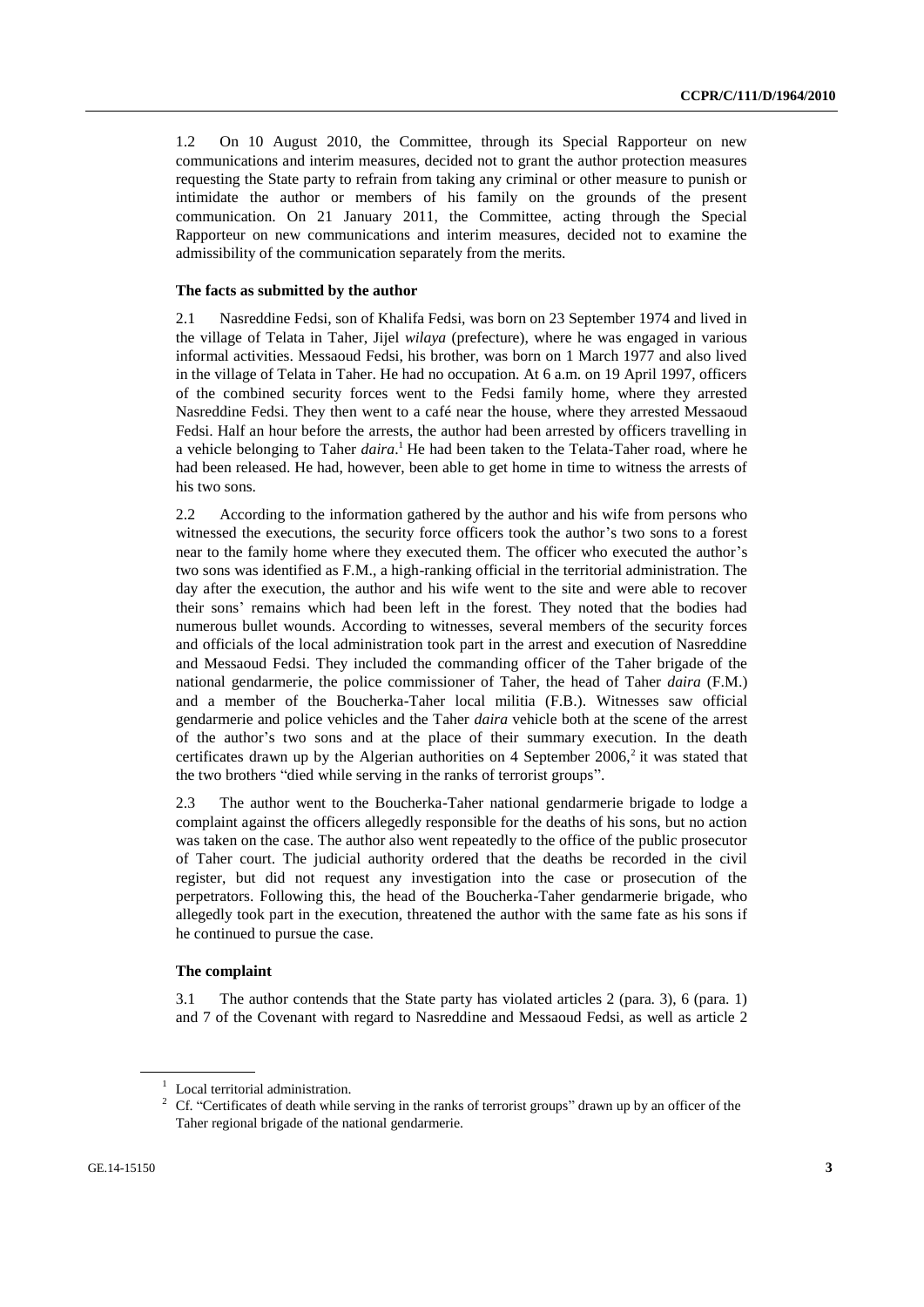(para. 3) read in conjunction with articles 6 (para. 1) and 7 of the Covenant with regard to the author and his family.

3.2 The author alleges a violation of the right to life of his two sons following their intentional summary execution by public officials from the highest authority in the local administration. He recalls that the right to life guaranteed by article 6 (para. 1) is an inalienable right from which, in accordance with article 4 (para. 2) of the Covenant, no derogation is allowed. He notes that the summary execution of his sons took place against a background of systematic and widespread human rights violations by the Algerian authorities during the internal crisis that country went through in the 1990s after the military command's decision of 11 January 1992 to annul the legislative elections in which the Front Islamique du Salut (Islamic Salvation Front) (FIS) had won the first round. Although initially the Algerian security forces mainly targeted FIS members, from 1993 onwards they began increasingly to attack civilians and from 1996 onwards large-scale massacres took place. Summary executions by public officials then became common practice, and were used instead of arrests and as a means of punishment. The author recalls that, although the tenacity of the victims' families forced the Algerian Government to accept enforced disappearances as an issue from 2000, it has not yet been obliged to respond to the allegations concerning specific instances of extrajudicial, summary or arbitrary executions, as in the present case. According to the author, the summary executions of his sons therefore constitute not only a violation of article 6 (para. 1) of the Covenant, but also a crime against humanity.<sup>3</sup>

3.3 The author also submits that his two sons were victims of a violation of their right not to be subjected to torture or cruel, inhuman or degrading treatment or punishment, in accordance with article 7 of the Covenant, since, during the period between their arrest and their execution, they could not have been unaware of the fate that awaited them. According to the author, the anguish and suffering thus caused constitute a violation of this provision of the Covenant.

3.4 The author alleges a violation of article 2 (para. 3) read in conjunction with articles 6 (para. 1) and 7 of the Covenant in respect of himself as well as of his two sons. He recalls that the Algerian authorities have not carried out any inquiry to shed light on the executions, despite the complaint that he lodged with the Boucherka-Taher brigade of the national gendarmerie and the many approaches he made to the public prosecutor of Taher to inform him of the facts and try to have an investigation opened. According to the author, the Algerian authorities have failed to fulfil either their international obligations or their obligations under national legislation to investigate allegations of serious violations of human rights. In this respect, the author recalls that he halted his efforts following threats made against him, but that article 63 of the Code of Criminal Procedure provides that, when an offence is brought to their attention, officers of the criminal investigation service, acting either on the instructions of the public prosecutor or on their own initiative, shall undertake preliminary inquiries. The author also recalls the Views of the Committee according to which: (i) the State party has a duty to carry out thorough investigations of alleged violations of human rights, particularly enforced disappearances or extrajudicial executions;<sup>4</sup> (ii) if the State party does not conduct investigations into allegations of human rights violations, this may constitute a separate breach of article 2 (para. 3) of the Covenant.<sup>5</sup>

<sup>&</sup>lt;sup>3</sup> In this regard, the author cites the Human Rights Committee general comment No. 31 on the nature of the general legal obligation imposed on States parties to the Covenant, para. 18.

The author refers to the Committee's report (A/63/40), Vol. I, para. 76.

<sup>&</sup>lt;sup>5</sup> The author refers to the Committee's concluding observations relating to the third periodic report of Algeria, adopted on 1 November 2007 (CCPR/C/DZA/CO/3), para. 12.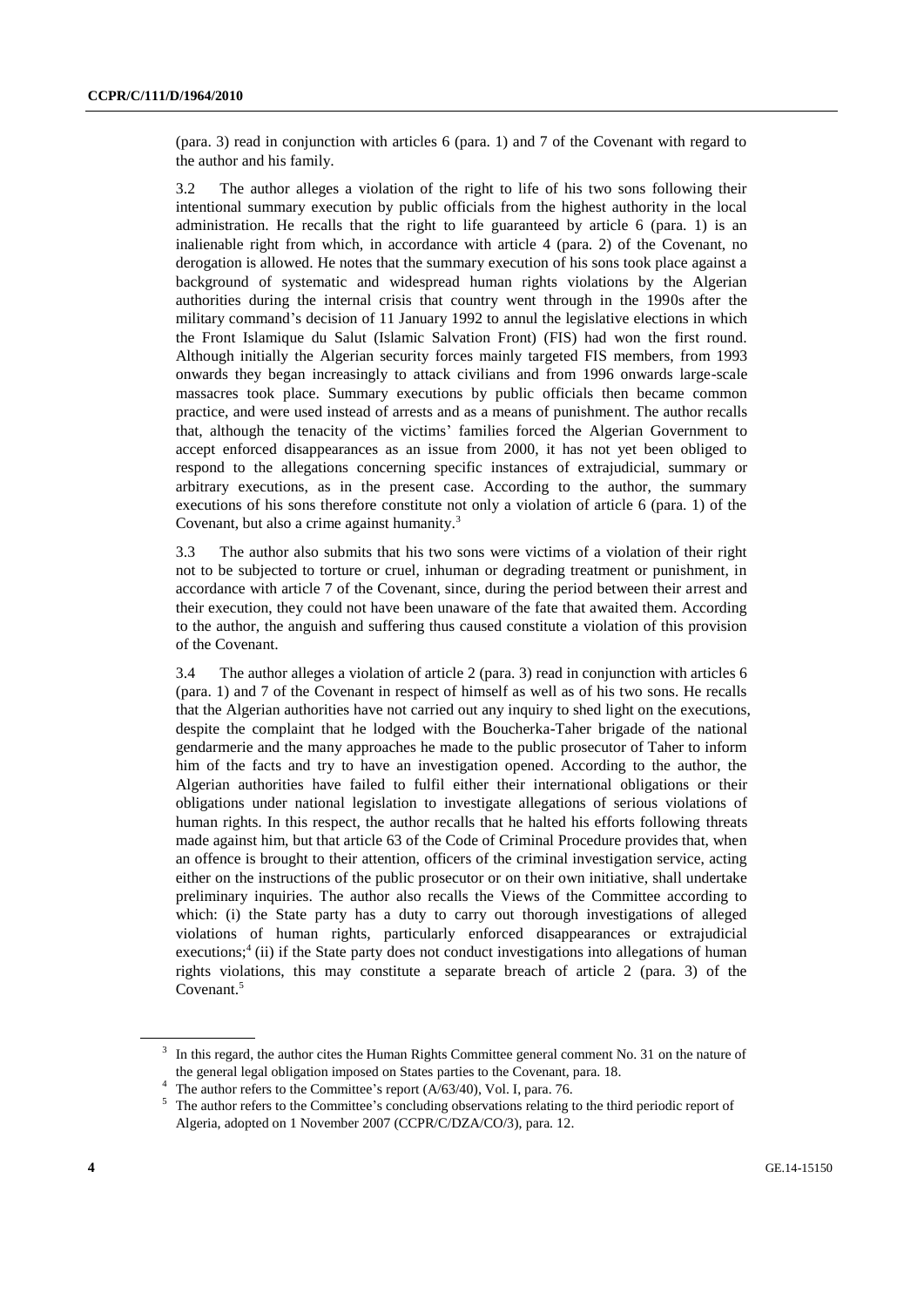3.5 Finally, the author explains that all his appeals to the military and judicial authorities have proved futile and ineffective and that, since the promulgation of Ordinance No. 06-01 of 27 February 2006 implementing the Charter for Peace and National Reconciliation, there are no longer any remedies available. The Charter prohibits, under penalty of criminal prosecution, the initiation of any proceedings, whether individual or joint, against members of Algeria's defence and security forces for actions undertaken to protect persons and property, safeguard the nation and preserve its institutions. The author refers to the Committee's jurisprudence, which requires only that he exhaust effective, useful and available domestic remedies for his communication to be considered admissible by the Committee. In the present case, the author believes that, in the absence of effective and available domestic remedies, he is not required to risk criminal prosecution and that the Committee may declare his complaint admissible.

#### **State party's observations on admissibility**

4.1 In a note of 11 January 2011, the State party contested the admissibility of the present communication. It submits that, as in the case of previous communications concerning cases of enforced disappearances attributed to public officials in the years 1993–1998, the present communication should be examined taking "a comprehensive approach", rather than an individual approach, and should therefore be declared inadmissible. The State party recalls that the period in question is covered by the provisions of the Charter for Peace and National Reconciliation. It is of the opinion that consideration of these cases on an individual basis prevents the facts being set in the context of the sociopolitical circumstances and security conditions that prevailed in the country during this period of crisis, which was marked by the spread of terrorism following calls for civil disobedience, subversive violence and armed terrorist action against the republican State, its constitutional institutions and its symbols. It argues that it was not a case of civil war, since a multitude of armed groups emerged, backed by religious fundamentalism, engaging in a pseudo-jihad and terrorizing the civilian population, including by indulging in racketeering, robbery, rape and mass killings. It is against this background that, on 13 February 1992, the Algerian Government gave notice to the United Nations Secretariat of its proclamation of a state of emergency, in accordance with article 4 (para. 3) of the Covenant.

4.2 The State party emphasizes that, during this period, armed groups were carrying out attacks on an almost daily basis, which reduced the public authorities' capacity to control the security situation. In some areas, the civilian population found it difficult to distinguish between counter-terrorism operations and the maintenance of order by the armed forces and the security services, and the attacks and the exactions committed by terrorist groups. According to the State party, the violations of fundamental rights alleged in the present communication must be considered in that global context.

4.3 The State party maintains that the Charter for Peace and National Reconciliation is the internal national mechanism for dealing with the crisis. It was approved by the sovereign people in a referendum with a view to restoring peace and social cohesion, and healing the wounds suffered by the civilian populations as a result of terrorism, in conformity with the purposes and principles of the United Nations. The State party maintains that, by virtue of the principle of the inalienability of peace, the Committee should support and consolidate this peace and encourage national reconciliation towards the strengthening of the rule of law.

4.4 The State party then emphasizes the nature, principles and content of the Charter for Peace and National Reconciliation and its implementing texts. As part of this effort to achieve national reconciliation, the implementing Ordinance of the Charter prescribes legal measures for the discontinuance of criminal proceedings and the commutation or remission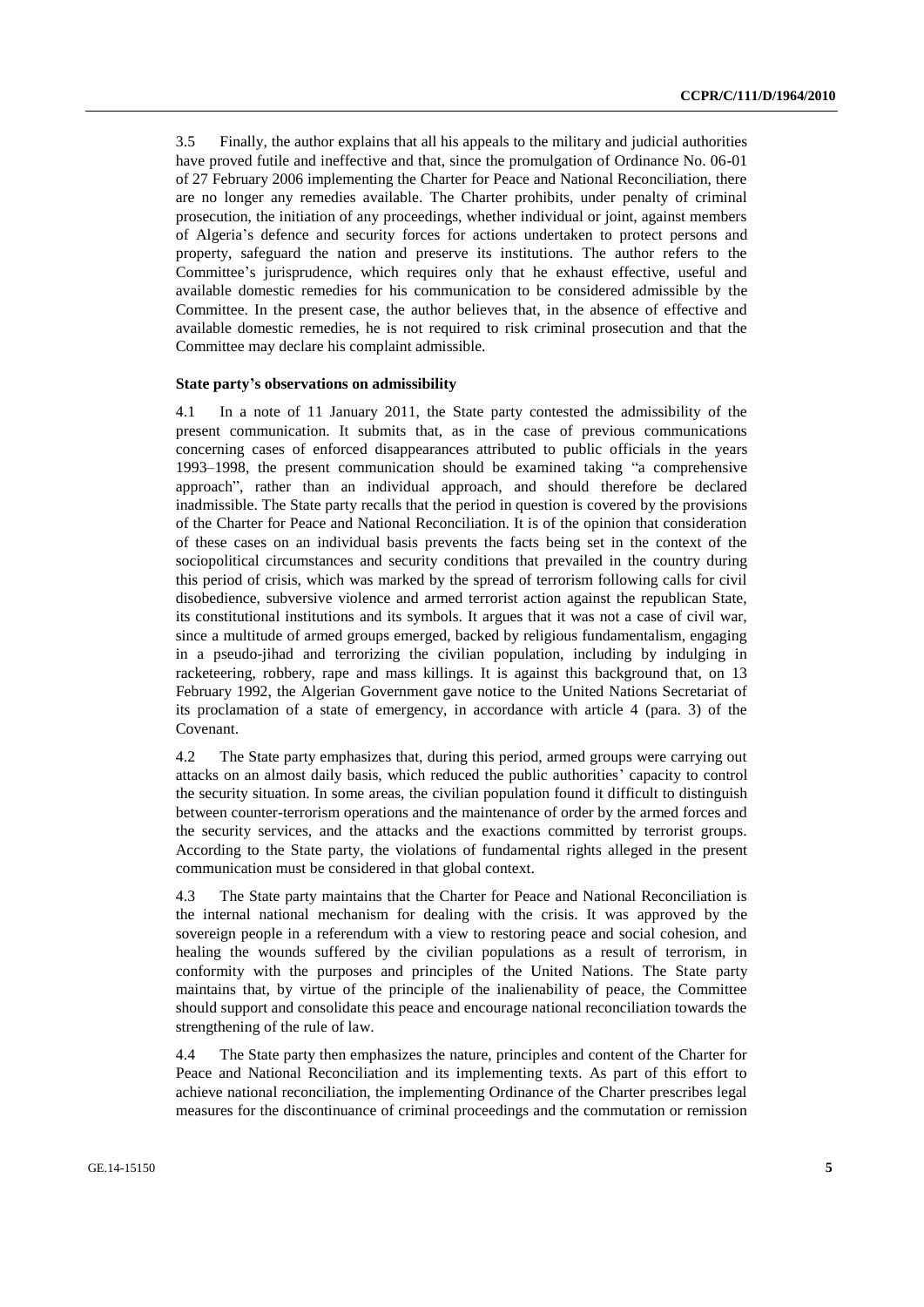of sentences for any person who has been found guilty of acts of terrorism or who is benefiting from the provisions of the legislation on civil dissent, except for persons who have committed or been accomplices in mass killings, rapes or bombings in public places. The Ordinance also introduces a procedure for filing an official finding of presumed death, which entitles beneficiaries to receive compensation as victims of the "national tragedy". Social and economic measures have also been put in place, including employment placement assistance and compensation for all persons considered victims of the "national tragedy". Finally, the Ordinance prescribes political measures, such as a ban on engaging in political activity for any person who exploited religion in the past in a way that contributed to the "national tragedy", and establishes the inadmissibility of any proceedings, whether individual or joint, brought against members of Algeria's defence and security forces for actions undertaken to protect persons and property, safeguard the nation and preserve its institutions. The State party insists that the proclamation of the Charter for Peace and National Reconciliation reflects a desire to avoid confrontation in the courts, media outpourings and political score-settling. National reconciliation within the meaning of the Charter is neither an individual process nor an excuse for forgiving in a context of forgetting and impunity, but rather a general democratic response. The State party is therefore of the view that the author's allegations are covered by the comprehensive domestic settlement mechanism provided for in the Charter.

4.5 The State party further argues that the author has not exhausted all domestic remedies and that the communication is therefore inadmissible. It stresses the importance of distinguishing between representations to the political or administrative authorities, nonjudicial remedies pursued through advisory or mediation bodies, and judicial remedies pursued through the competent courts of justice. The State party observes that, as may be seen from the author's complaint, he has written letters to political and administrative authorities and petitioned advisory and mediation bodies as well as representatives of the prosecution service (chief prosecutors and public prosecutors), but has not actually initiated legal proceedings and seen them through to their conclusion. Of all these authorities, only the representatives of the prosecution service are authorized by law to open a preliminary inquiry and refer a case to the investigating judge for it to be heard within the framework of a judicial investigation. In the Algerian legal system, it is the public prosecutor who receives complaints and institutes criminal proceedings where warranted. However, in order to protect the rights of victims and their beneficiaries, the Code of Criminal Procedure authorizes them to sue for damages by filing a complaint with the investigating judge. This option allows the victim or his or her beneficiaries to compensate for any shortcomings or inaction on the part of the public prosecutor by initiating criminal proceedings, even where the representative of the prosecution service has decided to close the case or not to proceed with a complaint. In this case, it is the victim, not the prosecutor, who initiates criminal proceedings by bringing the matter before the investigating judge, who is then obliged to investigate the allegations made in the complaint. The State party notes that the author did not make use of the remedy provided for by articles 72 and 73 of the Code of Criminal Procedure although it is simple, quick and used frequently by victims complaining of unlawful acts.

4.6 The State party underlines that the author cannot invoke Ordinance No. 06-01 of 27 February 2006 and its implementing legislation as a pretext for having failed to institute the legal proceedings available to him. The State party recalls the Committee's jurisprudence to the effect that a person's subjective belief in, or presumption of, the futility of a remedy does not exempt that person from the requirement to exhaust all domestic remedies.<sup>6</sup>

<sup>6</sup> The State party cites, in particular, communications Nos. 210/1986 and 225/1987, *Pratt and Morgan v. Jamaica*, Views adopted on 6 April 1989.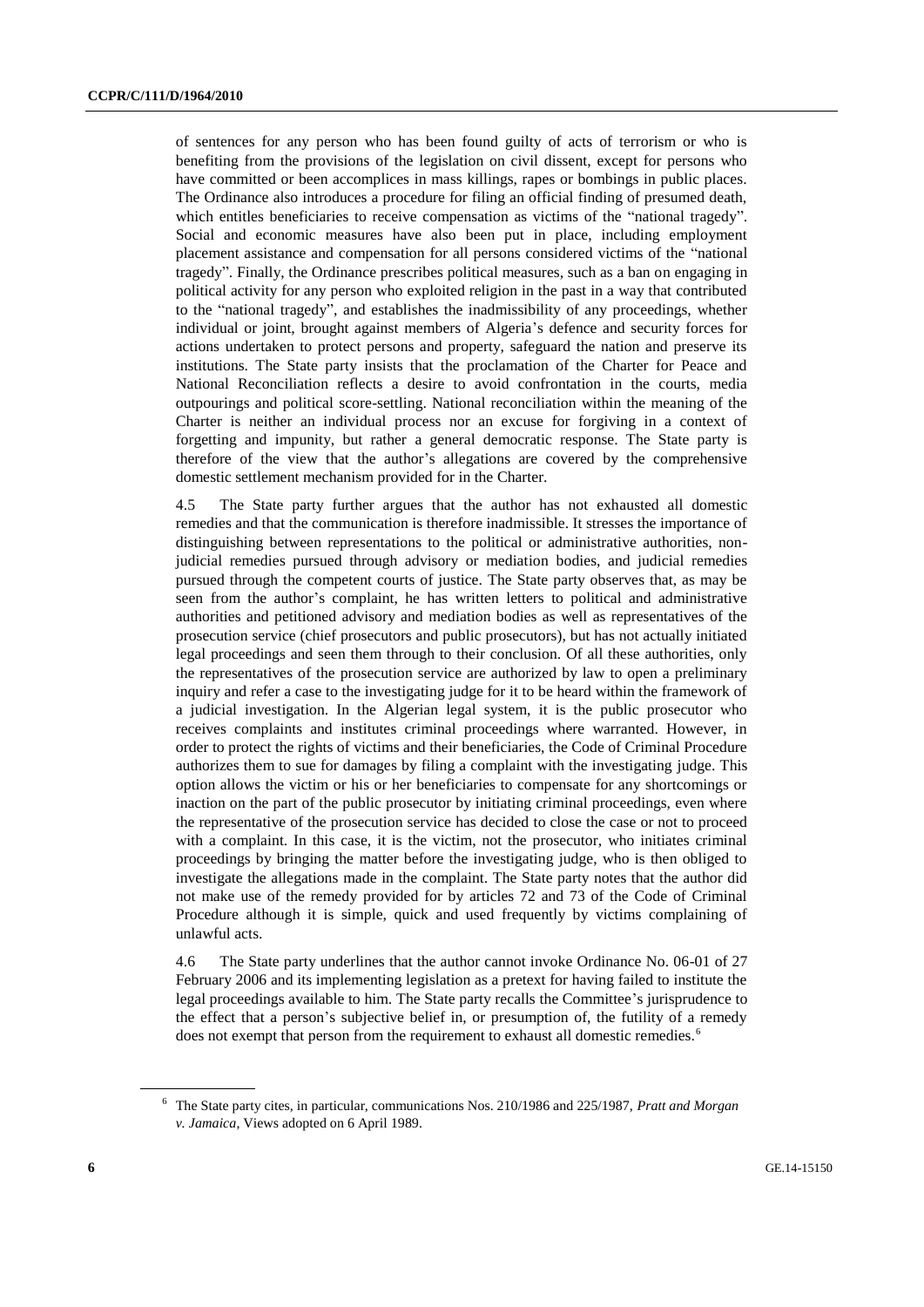4.7 The State party asks the Committee to take into account the sociopolitical circumstances and security conditions in which the facts and situations described by the author occurred; to find that the author failed to exhaust all domestic remedies; to recognize that the authorities of the State party have established a comprehensive national mechanism for processing and settling the cases referred to in these communications through a policy of peace and national reconciliation that is consistent with the principles of the Charter of the United Nations and subsequent covenants and conventions; to find the communication inadmissible; and to request that the author seek an alternative remedy.

#### **Author's comments on the State party's observations**

5.1 On 19 March 2012, the author submitted his comments on the State party's observations on admissibility.

5.2 The author refers to the State party's claim that the Committee cannot consider individual communications concerning cases of serious human rights violations such as violations of the right to life, since these should be addressed within a global framework because an individual approach does not set them within the sociopolitical circumstances and security conditions in which they occurred. The author notes that it is not for the State party to determine according to its own criteria whether it is appropriate for the Committee to take up a specific case. He points out that the State party has recognized the competence of the Committee to consider individual communications and that only the Committee can determine which communications are admissible under the Covenant and the Optional Protocol.

5.3 The author underlines that the State party cannot invoke its proclamation of a state of emergency on 9 February 1992 to challenge the admissibility of the present communication. Article 4 of the Covenant does allow for derogations by the State party from certain provisions of the Covenant during the state of emergency, but this does not affect the exercise of rights under the Optional Protocol.

5.4 The author furthermore refutes the State party's argument that internal remedies have not been exhausted because he has not sued for damages by filing a complaint with the investigating judge, in accordance with the Code of Criminal Procedure. He recalls in this regard that this procedure, if it is not to be declared inadmissible, is subject to the payment of a guarantee to cover "the costs of the proceedings", the amount of which is set arbitrarily by the investigating judge,<sup>7</sup> thus making the procedure a deterrent to the persons concerned who, furthermore, have no guarantee that it will actually result in proceedings being initiated. The author underlines that, in criminal cases, the prosecutor's office is legally obliged to open an investigation as soon as it is informed of the facts, even if no complaint is lodged. In the present case, the author lodged a complaint with the gendarmerie against the alleged perpetrator of the execution of his two sons and he himself directly approached the judicial authorities. Nevertheless, no investigation was initiated and no action was taken in respect of the author's complaint. Indeed, no remedy was found to be available because of the refusal of the prosecutor's office to investigate a case that involved public officials.

5.5 The author recalls the Committee's jurisprudence according to which suing for damages by filing a complaint is not a necessary condition for exhausting domestic remedies in cases of alleged serious violations of human rights, as in this case of summary executions. He quotes the Committee's jurisprudence that "the State party has a duty not only to carry out thorough investigations of alleged violations of human rights, particularly enforced disappearances or violations of the right to life, but also to prosecute, try and

<sup>7</sup> Article 75 of the Code of Criminal Procedure.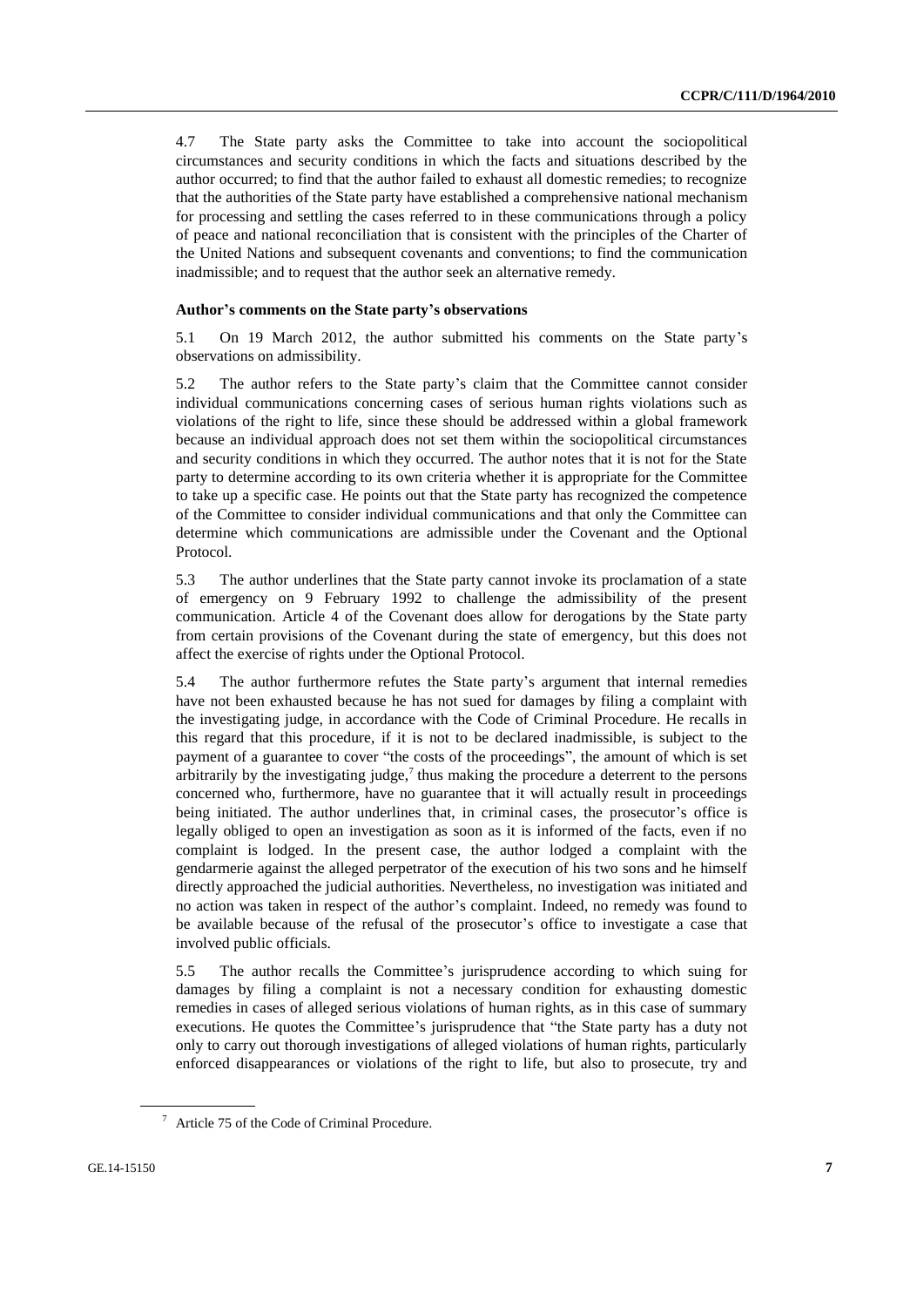punish anyone held to be responsible for such violations. To sue for damages for offences as serious as those alleged in the present case cannot be considered a substitute for the charges that should be brought by the public prosecutor".<sup>8</sup>

5.6 Lastly, the author recalls that Ordinance No. 06-01 of 27 February 2006 implementing the Charter for Peace and National Reconciliation put an end, once and for all, to any possibility of bringing a civil or criminal case before the Algerian courts for all the crimes committed by the security forces during the civil war. He notes that the treaty bodies are of the opinion that this legislation promotes impunity, infringes the right to an effective remedy and is not compatible with the Covenant.

#### **Issues and proceedings before the Committee**

#### *Consideration of admissibility*

6.1 The Committee recalls that the joinder of admissibility and merits, in conformity with the decision of the Special Rapporteur (see para. 1.2 above), does not preclude the two matters being considered separately. Before considering any claim contained in a communication, the Human Rights Committee must decide, in accordance with rule 93 of its rules of procedure, whether the communication is admissible under the Optional Protocol to the Covenant.

6.2 The Committee has ascertained, as it must under article 5, paragraph 2 (a), of the Optional Protocol, that the same matter is not being examined under another procedure of international investigation or settlement.

6.3 The Committee notes that, in the State party's view, the author has not exhausted domestic remedies, since he has not brought the matter before the investigating judge and sued for damages in criminal proceedings under articles 72 and 73 of the Code of Criminal Procedure. The Committee also notes that, according to the State party, the author has written letters to political and administrative authorities and has petitioned representatives of the prosecution service (the public prosecutor), but has not, strictly speaking, initiated legal action and seen it through to its conclusion by availing himself of all available remedies of appeal and cassation. The Committee also takes note of the author's argument that he lodged a complaint with the national gendarmerie and also contacted the prosecutor of the court of Taher. At no time did any of these authorities conduct an investigation into the alleged violations. Lastly, the Committee notes that, according to the author, article 46 of Ordinance No. 06-01 penalizes any person who files a complaint pertaining to actions covered by article 45 thereof.

6.4 The Committee recalls that the State party has a duty not only to carry out thorough investigations of alleged violations of human rights brought to the attention of its authorities, particularly violations of the right to life, but also to prosecute, try and punish anyone held to be responsible for such violations. <sup>9</sup> Although the author contacted the competent authorities repeatedly regarding the execution of his two sons, the State party failed to conduct a thorough and effective investigation into these crimes, despite the fact that serious allegations of extrajudicial executions were involved. The State party has also failed to provide evidence that an effective remedy is available, since Ordinance No. 06-01 continues to be applied. Recalling its jurisprudence, the Committee considers that to sue for

<sup>8</sup> Communication No. 1588/2007, *Benaziza v. Algeria*, Views adopted on 26 July 2010, para. 8.3.

<sup>9</sup> See, inter alia, communication No. 1779/2008, *Mezine v. Algeria*, Views adopted on 25 October 2012, para. 7.4; communication No. 1781/2008, *Berzig v. Algeria*, Views adopted on 31 October 2011, para. 7.4; communication No. 1905/2009, *Khirani v. Algeria*, Views adopted on 26 March 2012, para. 6.4; and communication No. 1791/2008, *Boudjemai v. Algeria*, Views adopted on 22 March 2013, para. 7.4.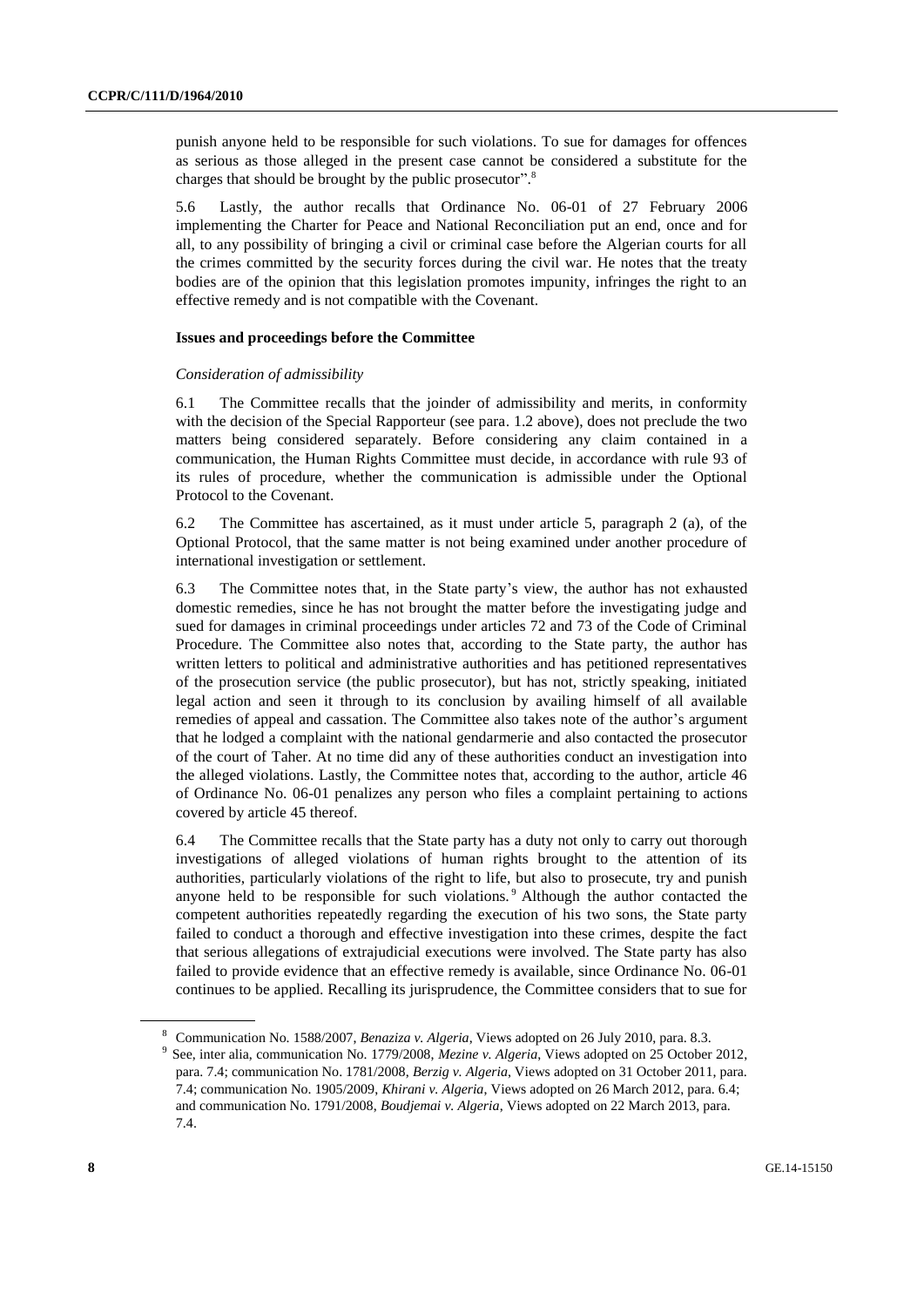damages for offences as serious as those alleged in the present case cannot be considered a substitute for the charges that should be brought by the public prosecutor.<sup>10</sup> Moreover, given the vague wording of articles 45 and 46 of the Ordinance, and in the absence of satisfactory information from the State party about their interpretation and actual enforcement, the author's fears about the effectiveness of filing a complaint are reasonable. The Committee therefore concludes that article 5, paragraph 2 (b), of the Optional Protocol is not an obstacle to the admissibility of the communication.

6.5 The Committee considers that the author has sufficiently substantiated his claims insofar as they raise issues under articles 6 (para. 1) and 7 of the Covenant with regard to his two sons and article 2 (para. 3) read in conjunction with articles 6 (para. 1) and 7 of the Covenant with regard to the author, and therefore proceeds to consider the communication on the merits.

#### *Consideration of the merits*

7.1 The Human Rights Committee has considered the present communication in the light of all the information made available to it by the parties, as required under article 5. paragraph 1, of the Optional Protocol.

7.2 The State party submitted collective and general observations in response to serious allegations by the author, and has been content to argue that communications incriminating public officials, or persons acting under the authority of government agencies, in cases of extrajudicial executions between 1993 and 1998 should be considered within the context of the sociopolitical circumstances and security conditions that prevailed in the country during a period when the Government was struggling to combat terrorism. The Committee refers to its jurisprudence and recalls that the State party may not invoke the provisions of the Charter for Peace and National Reconciliation against persons who invoke provisions of the Covenant or who have submitted or may submit communications to the Committee. The Covenant requires the State party to concern itself with the fate of every individual and to treat every individual with respect for the inherent dignity of the human person. Ordinance No. 06-01, without the amendments recommended by the Committee, is in this case a contributing factor in impunity and therefore cannot, as it currently stands, be considered compatible with the Covenant.

7.3 The Committee notes that the State party has not replied to the author's claims concerning the merits of the case. It recalls its jurisprudence<sup>11</sup> according to which the burden of proof should not rest solely on the author of a communication, especially given that the author and the State party do not always have the same degree of access to evidence and that often only the State party is in possession of the necessary information. It is implicit in article 4, paragraph 2, of the Optional Protocol that the State party has a duty to investigate in good faith all allegations of violations of the Covenant made against it and its representatives and to provide the Committee with whatever information is available to it.<sup>12</sup> In the absence of explanations from the State party in this respect, due weight must be given to the author's allegations, provided they have been sufficiently substantiated.

7.4 The Committee notes that, according to the author, his two sons Nasreddine and Messaoud Fedsi were arrested at around 6 a.m. on 19 April 1997 by officers of the combined security forces, and that the author himself witnessed their respective arrests. The

<sup>10</sup> See *Mezine v. Algeria*, para. 7.4; *Benaziza v. Algeria*, para. 8.3; *Berzig v. Algeria*, para. 7.4; and *Khirani v. Algeria*, para. 6.4.

<sup>11</sup> See, inter alia, *Mezine v. Algeria*, para. 8.3; communication No. 1640/2007, *El Abani v. Libyan Arab Jamahiriya*, Views adopted on 26 July 2010, para. 7.4; and *Berzig v. Algeria*, para. 8.3.

<sup>12</sup> See *Mezine v. Algeria*, para. 8.3; and communication No. 1297/2004, *Medjnoune v. Algeria*, Views adopted on 14 July 2006, para. 8.3.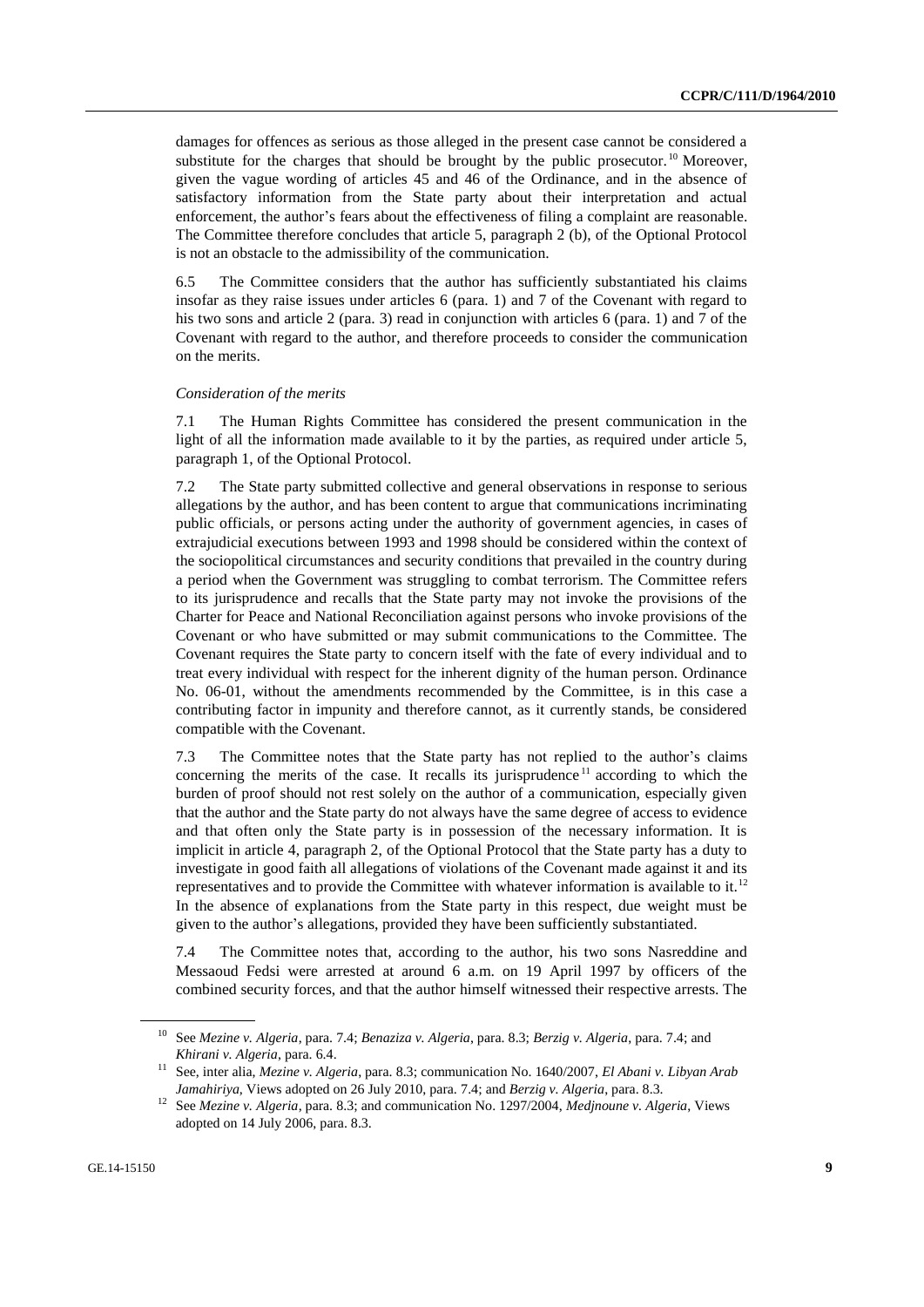author also states that his two sons were victims of summary execution, shortly after their arrest, in a neighbouring forest where their remains, riddled with bullets, were discovered the next day by the author and his wife. The Committee notes that the State party has produced no evidence refuting this allegation. The Committee therefore concludes that the State party has violated article 6 (para. 1) of the Covenant with regard to Nasreddine and Messaoud Fedsi.

7.5 The author invokes article 2, paragraph 3, of the Covenant, under which States parties are required to ensure access to effective remedies for all individuals whose rights, as recognized in the Covenant, have been violated. The Committee attaches importance to the establishment by States parties of appropriate judicial and administrative mechanisms for addressing complaints of rights violations. It refers to its general comment No. 31 (2004) on the nature of the general legal obligation imposed on States parties to the Covenant, in which it is stated that the failure by a State party to investigate allegations of violations could in and of itself give rise to a separate breach of the Covenant. In this case, the author filed a complaint and alerted the competent authorities, including the national gendarmerie and the prosecutor of the court of Taher, to the execution of his sons but all these efforts were in vain, and the State party never conducted a thorough and rigorous investigation into the executions. Furthermore, the absence of the legal right to undertake judicial proceedings since the promulgation of Ordinance No. 06-01 implementing the Charter for Peace and National Reconciliation continues to deprive the author and his family of any access to an effective remedy, since the Ordinance prohibits, on pain of imprisonment, the initiation of legal proceedings to shed light on the most serious crimes, such as extrajudicial executions.<sup>13</sup> The Committee finds that the facts before it reveal a violation of article 2 (para. 3) read in conjunction with article 6 (para. 1) of the Covenant with regard to the author.

7.6 In light of the above, the Committee will not consider separately the claims based on the violation of article 7 read alone and in conjunction with article 2 (para. 3) of the Covenant.

8. The Human Rights Committee, acting under article 5, paragraph 4, of the Optional Protocol to the International Covenant on Civil and Political Rights, is of the view that the information before it discloses violations by the State party of article 6 (para. 1) with regard to Nasreddine and Messaoud Fedsi, and of article 2 (para. 3) read in conjunction with article 6 (para. 1) with regard to the author in that the latter was not able to access an effective remedy in relation to the death of his sons.

9. In accordance with article 2, paragraph 3, of the Covenant, the State party is under an obligation to provide the author and his family with an effective remedy, including by: (a) conducting a thorough and effective investigation into the executions of Nasreddine and Messaoud Fedsi; (b) providing the author and his family with detailed information about the results of its investigation; (c) prosecuting, trying and punishing those responsible for the violations committed; and (d) providing adequate compensation to the author for the violations suffered. Notwithstanding the terms of Ordinance No. 06-01, the State party should ensure that it does not impede enjoyment of the right to an effective remedy for crimes such as torture, extrajudicial executions and enforced disappearances. The State party is also under an obligation to prevent similar violations in the future.

10. Bearing in mind that, by becoming a party to the Optional Protocol, the State party has recognized the competence of the Committee to determine whether or not there was a violation of the Covenant and that, pursuant to article 2 of the Covenant, the State party has undertaken to ensure to all individuals within its territory or subject to its jurisdiction the

<sup>&</sup>lt;sup>13</sup> CCPR/C/DZA/CO/3, para. 7.